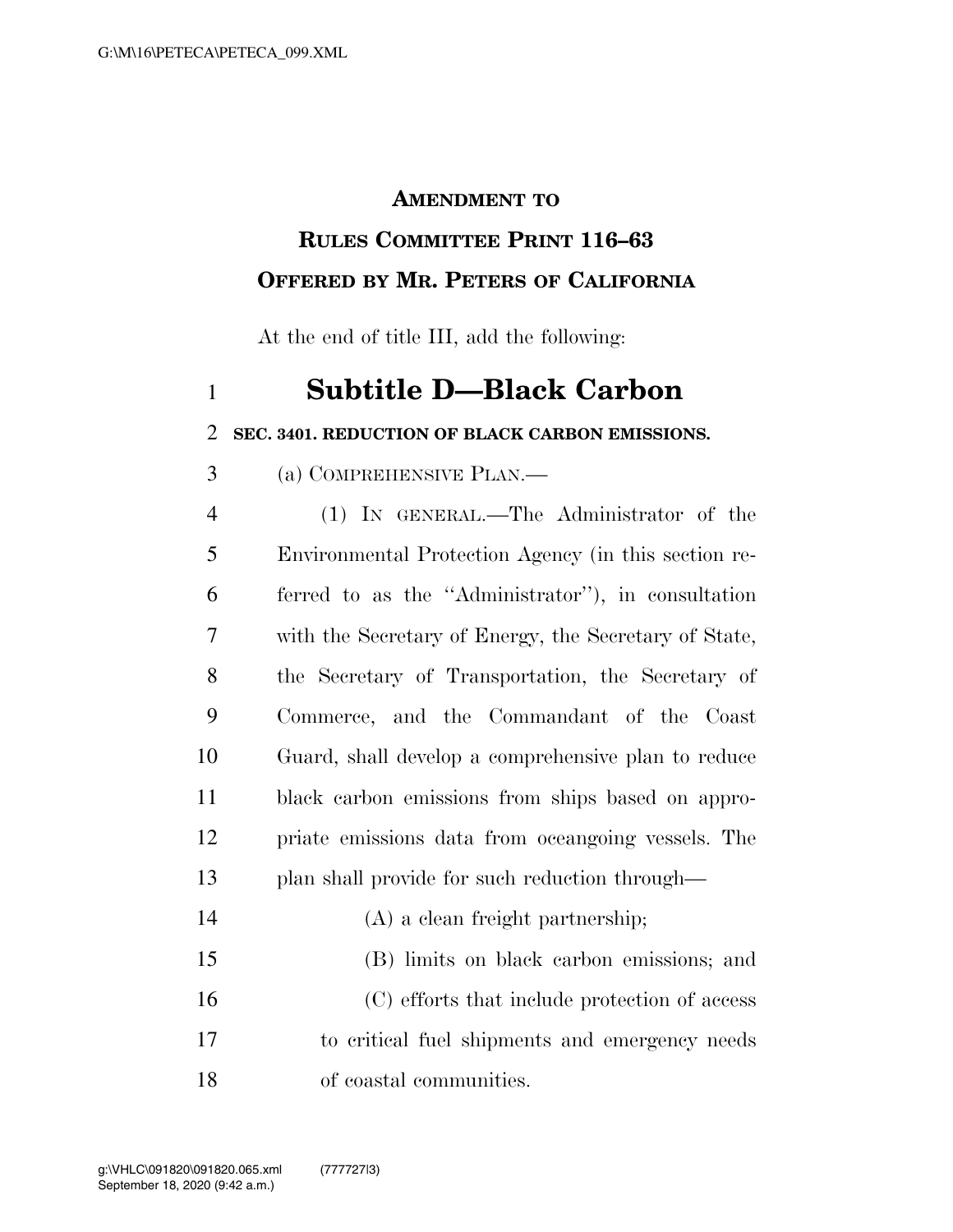| $\mathbf{1}$   | (2) ROADMAP.—A principal objective of the                   |
|----------------|-------------------------------------------------------------|
| $\overline{2}$ | plan developed pursuant to paragraph (1) shall be           |
| 3              | the establishment, in coordination with the Secretary       |
| $\overline{4}$ | of State, of a roadmap for helping countries to re-         |
| 5              | duce fine-particle (PM2.5) and black carbon emis-           |
| 6              | sions in the shipping sector through—                       |
| 7              | (A) the installation of advanced emissions                  |
| 8              | controls;                                                   |
| 9              | (B) the reduction of sulfur content in                      |
| 10             | fuels; and                                                  |
| 11             | (C) the adoption of black carbon control                    |
| 12             | policies.                                                   |
| 13             | BLACK CARBON<br>(b)<br><b>EMISSIONS</b><br><b>REDUCTION</b> |
| 14             | GOALS.—The Administrator, in coordination with the Sec-     |
| 15             | retary of State, and other relevant Federal agencies,       |
| 16             | shall—                                                      |
| 17             | (1)<br>lead an effort to reduce black carbon                |
| 18             | through an Arctic-wide aspirational black carbon            |
| 19             | goal; and                                                   |
| 20             | (2) encourage observers of the Arctic Council               |
| 21             | (including India and China) to adopt mitigation             |
| 22             | plans consistent with the findings and recommenda-          |
| 23             | tions of the Arctic Council's Framework for Action          |
| 24             | on Black Carbon and Methane.                                |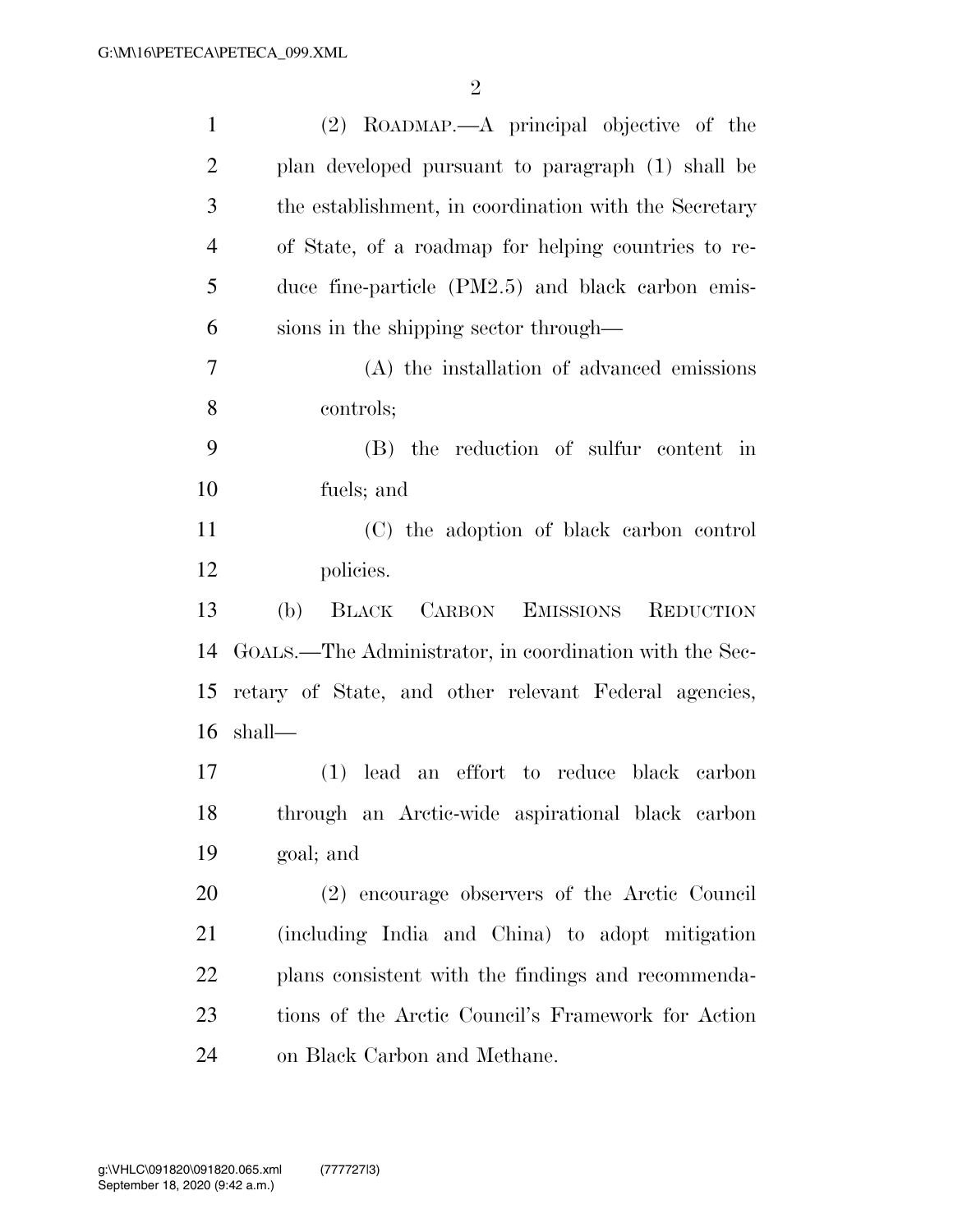(c) CLIMATE AND CLEAN AIR COALITION.—The Ad- ministrator, in coordination with the Secretary of State, is encouraged to work with the Climate and Clean Air Co- alition to Reduce Short-Lived Climate Pollutants to craft specific financing mechanisms for the incremental cost of international black carbon mitigation activities.

(d) BLACK CARBON MITIGATION ACTIVITIES.—

 (1) PRIORITIZATION.—The Administrator of the United States Agency for International Develop-ment, in cooperation with the Administrator, shall—

 (A) encourage black carbon mitigation ac- tivities as part of official development assist-ance and programmatic activities;

 (B) give special emphasis to projects that produce substantial environmental, gender, live- lihood, and public health benefits, including support for clean-burning cookstoves and fuels; and

 (C) work with the Global Alliance for Clean Cookstoves to help developing nations es- tablish thriving markets for clean and efficient cooking solutions.

 (2) EMISSIONS REDUCTIONS.—The Secretary of State, in collaboration with the Administrator, the Secretary of Energy, and the Secretary of Transpor